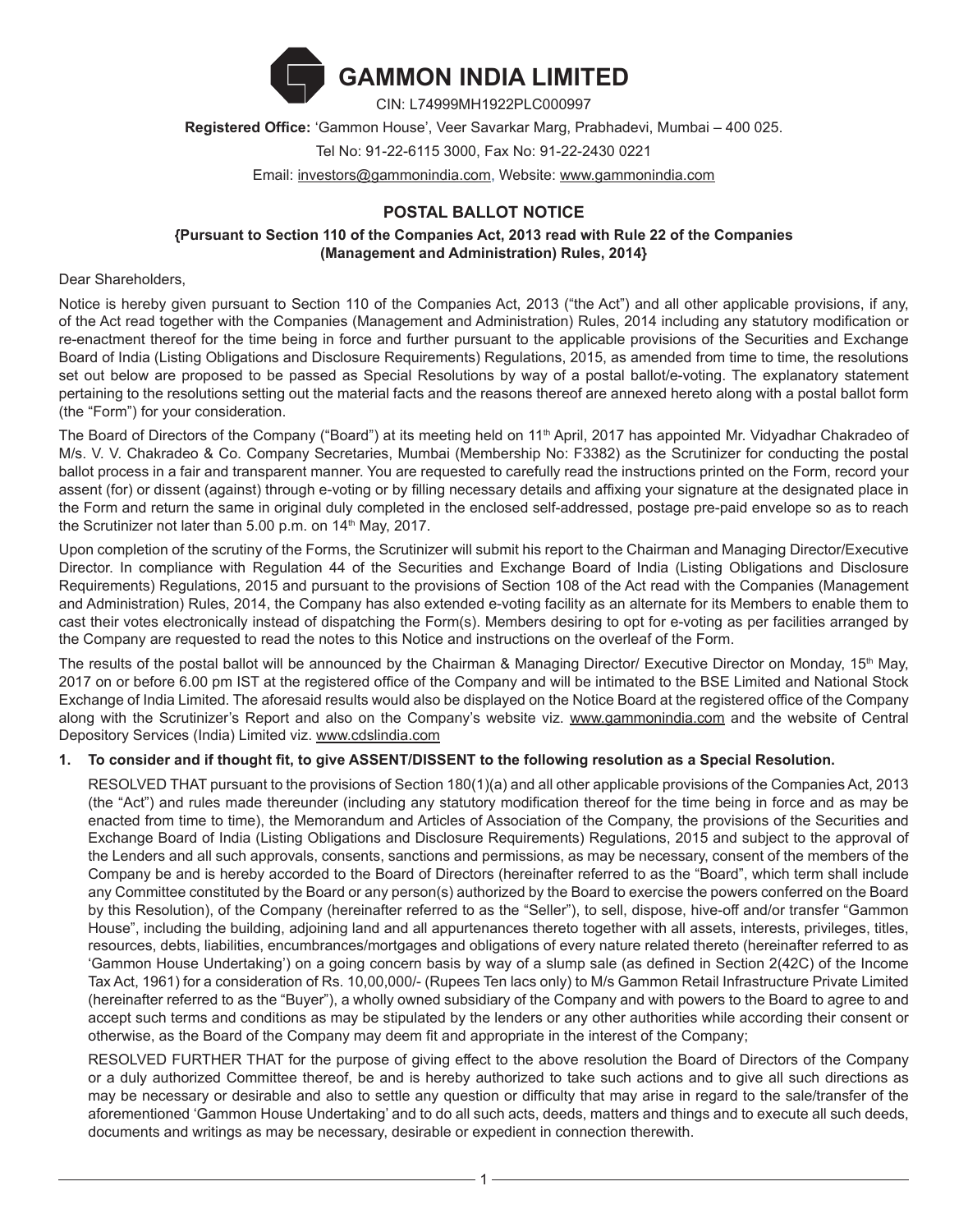#### 2**. To consider and if thought fit, to give ASSENT/DISSENT to the following resolution as a Special Resolution.**

RESOLVED THAT pursuant to Regulation 24 of the Securities and Exchange Board of India (Listing Obligations and Disclosure Requirements) Regulations, 2015, the Memorandum and Articles of Association of the Company, and subject to the approval of the lenders and all such approvals, consents, sanctions and permissions, as may be necessary, consent of the members of the Company be and is hereby accorded to the Board of Directors of the Company (hereinafter referred to as "Board", which term shall include a Committee constituted by the Board or any person(s) authorized by the Board to exercise the powers conferred on the Board by this Resolution) for sale/transfer/disposal of upto 49% of its shareholding in its wholly owned subsidiary Gammon Power Limited (hereinafter referred to as "GPL") to Gammon Retail Infrastructure Private Limited, a wholly owned subsidiary of the Company for a consideration which would be the fair value or Rs. 5,00,000/- (Rupees Five lacs only) whichever is higher and on such terms and conditions as may be stipulated by the lenders while granting their consent;

RESOLVED FURTHER THAT for the purpose of giving effect to the above resolution the Board of Directors of the Company or a duly authorized Committee thereof, be and is hereby authorized to take such actions and to give all such directions as may be necessary or desirable and also to settle any question or difficulty that may arise in regard to the sale/transfer/disposal of shares of GPL and to do all such acts, deeds, matters and things and to execute all such deeds, documents and writings as may be necessary, desirable or expedient in connection therewith.

### 3. **To consider and if thought fit, to give ASSENT/DISSENT to the following resolution as a Special Resolution.**

RESOLVED THAT pursuant to Regulation 24 of the Securities and Exchange Board of India (Listing Obligations and Disclosure Requirements) Regulations, 2015, the Memorandum and Articles of Association of the Company, and subject to the approval of the lenders and all such approvals, consents, sanctions and permissions, as may be necessary, consent of the members of the Company be and is hereby accorded to the Board of Directors of the Company (hereinafter referred to as "Board", which term shall include a Committee constituted by the Board or any person(s) authorized by the Board to exercise the powers conferred on the Board by this Resolution) for sale/transfer/disposal of upto 90% of its shareholding in its material subsidiary Metropolitan Infrahousing Private Limited together with identified debt to its wholly owned subsidiary M/s Franco Tosi Hydro Private Limited ('FTHPL') (hereinafter referred to as "the Buyer") for a consideration of Rs. 20,00,000 /- (Rupees Twenty lacs only) and on such terms and conditions as may be stipulated by the lenders while granting their consent;

RESOLVED FURTHER THAT, for the purpose of giving effect to the above resolution the Board of Directors of the Company or a duly authorized Committee thereof, be and is hereby authorized to take such actions and to give all such directions as may be necessary or desirable and also to settle any question or difficulty that may arise in regard to the sale/transfer/disposal of shares of Metropolitan Infrahousing Private Limited and to do all such acts, deeds, matters and things and to execute all such deeds, documents and writings as may be necessary, desirable or expedient in connection therewith.

#### 4. **To consider and if thought fit, to give ASSENT/DISSENT to the following resolution as a Special Resolution.**

RESOLVED THAT pursuant to the provisions of Section 180(1)(a) and all other applicable provisions of the Companies Act, 2013 (the "Act") and rules made there under (including any statutory modification thereof for the time being in force and as may be enacted from time to time), the Memorandum and Articles of Association of the Company, the provisions of the Securities and Exchange Board of India (Listing Obligations and Disclosure Requirements) Regulations, 2015 and subject to the approval of the lenders and all such approvals consents, sanctions and permissions, as may be necessary, consent of the members of the Company be and is hereby accorded to the Board of Directors of the Company (hereinafter referred to as the "Board", which term shall include any Committee constituted by the Board or any person(s) authorized by the Board to exercise the powers conferred on the Board by this Resolution), to sell, dispose, hive-off and/or transfer Civil EPC Business of the Company viz. identified contracts essentially comprising of the Civil Engineering, Procurement and Construction ("EPC") business carried on by the Company in Cooling towers, chimneys, buildings, roads etc without limitation the execution capabilities in relation thereto (including all contracts, agreements, licenses, engagements, financial instruments, commitments, performance qualifications, other contractual arrangements and warranties thereunder including obligations under contracts which are surviving, relating exclusively to or in connection or forming a part of the Civil EPC Business (hereinafter referred to as the "Identified Business") together with all the assets and properties, whether tangible or intangible, rights, titles, interests, privileges, claims, licenses and all liabilities, debts, obligations of all nature related to the Identified Business of the Company (hereinafter referred to as the 'Seller'), including employees engaged therein, to the Company's wholly owned subsidiary "Gammon Transmission Limited (hereinafter referred to as the 'Buyer'), on a going concern basis by way of slump sale (as defined in Section 2(42C) of the Income Tax Act, 1961) for a consideration of Rs. 10,00,000/- (Rupees Ten lacs only) with powers to the Board to agree and accept such conditions as may be stipulated by the lenders while according their consent or otherwise, as the Board of the Company may deem fit and appropriate in the interests of the Company;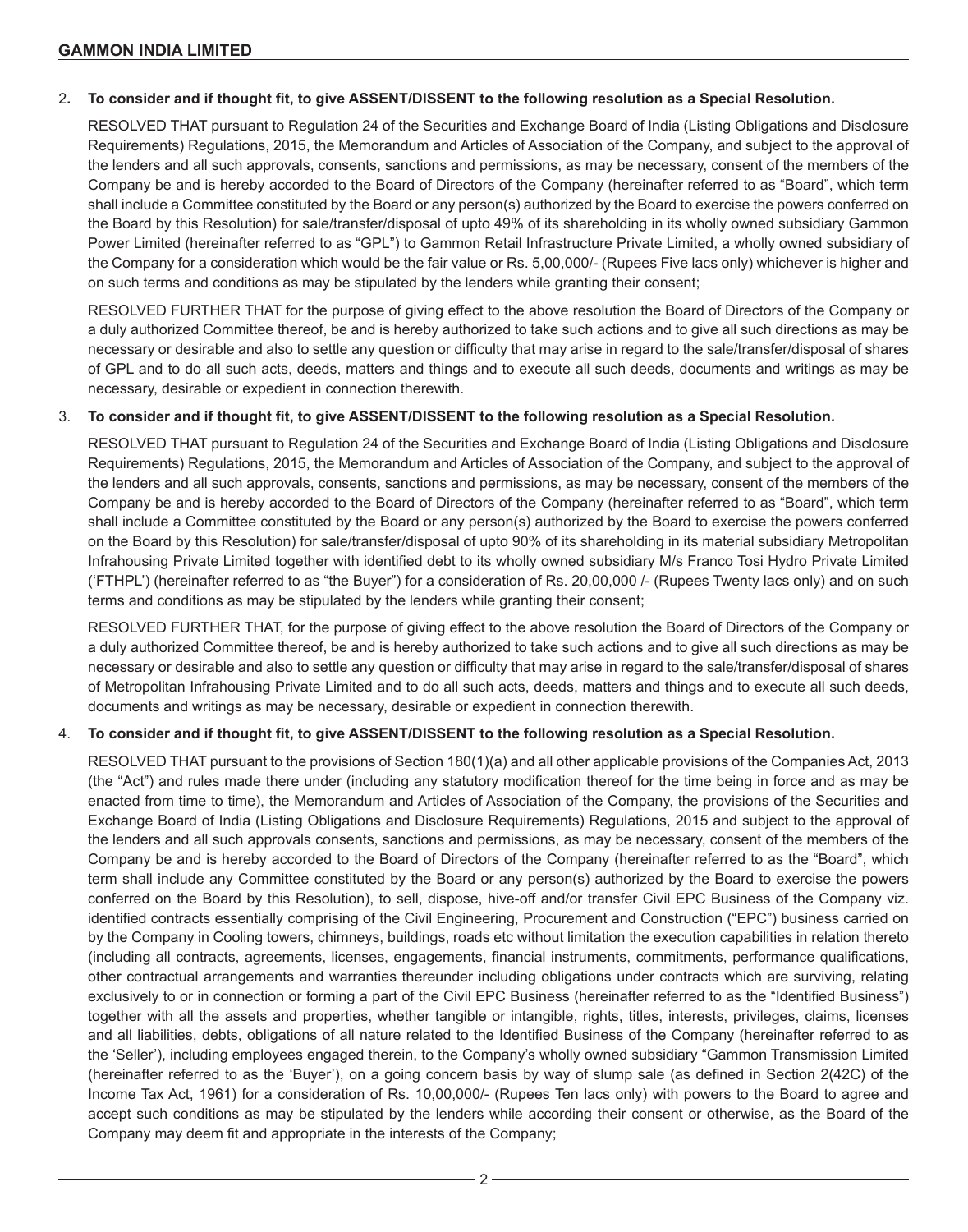RESOLVED FURTHER THAT for the purpose of giving effect to the above resolution the Board of Directors of the Company or a duly authorized Committee thereof, be and is hereby authorized to take such actions and to give all such directions as may be necessary or desirable and also to settle any question or difficulty that may arise in regard to the sale/transfer of the "Identified Business" and to do all such acts, deeds, matters and things and to execute all such deeds, documents and writings as may be necessary, desirable or expedient in connection therewith.

#### 5. **To consider and if thought fit, to give ASSENT/DISSENT to the following resolution as a Special Resolution.**

RESOLVED THAT pursuant to the provisions of Regulation 24 of the Securities and Exchange Board of India (Listing Obligations and Disclosure Requirements) Regulations, 2015, applicable provisions of the Companies Act, 2013, the Memorandum and Articles of Association of the Company, and subject to the approval of the lenders and all such approvals, consents, sanctions and permissions, as may be necessary, consent of the members of the Company be and is hereby accorded to the Board of Directors of the Company (hereinafter referred to as the "Board", which term shall include a Committee constituted by the Board or any person(s) authorized by the Board to exercise the powers conferred on the Board by this Resolution) for sale/ transfer/dilution or otherwise disposal in any manner of upto 90% of its shareholding in each of the Company's subsidiaries viz. (i) Gammon Retail Infrastructure Private Limited (ii) Franco Tosi Hydro Private Limited and (iii) Gammon Transmission Limited to/ in favour of one or more strategic investors, who may invest in each of the wholly owned subsidiaries aforementioned, on such terms and conditions as may be stipulated by the lenders while according their consent;

RESOLVED FURTHER THAT for the purpose of giving effect to the above resolution the Board of Directors of the Company or a duly authorized Committee thereof, be and is hereby authorized to take such actions and to give all such directions as may be necessary or desirable and also to settle any question or difficulty that may arise in regard to the sale/transfer/dilution of its shareholding as aforementioned in each of these subsidiaries and to do all such acts, deeds, matters and things and to execute all such deeds, documents and writings as may be necessary, desirable or expedient in connection therewith.

### 6. **To consider and if thought fit, to give ASSENT/DISSENT to the following resolution as a Special Resolution.**

RESOLVED THAT pursuant to Regulation 24 of the Securities and Exchange Board of India (Listing Obligations and Disclosure Requirements) Regulations, 2015, the Memorandum and Articles of Association of the Company, approval of the lenders and all such approvals as may be required, consent of the members of the Company be and is hereby accorded to divest/sell/dispose off the Company's shareholding in its indirect subsidiary "Preeti Townships Private Limited" held through its subsidiary Gammon Realty Limited, to/in favour of strategic investors on such terms and conditions as may be stipulated by the lenders while granting their approvals to such sale/transfer/dilution;

RESOLVED FURTHER THAT for the purpose of giving effect to the above resolution the Board of Directors of the Company or a duly authorized Committee thereof, be and is hereby authorized to take such steps as may be necessary and to do all such acts, deeds, matters and things, as it may in its absolute discretion, deem fit, necessary or appropriate.

# **By Order of the Board of Directors FOR GAMMON INDIA LIMITED**

### **GITA G. BADE COMPANY SECRETARY**

*Registered Office: 'Gammon House', Veer Savarkar Marg, Prabhadevi, Mumbai – 400 025.*

Dated: 11<sup>th</sup> April, 2017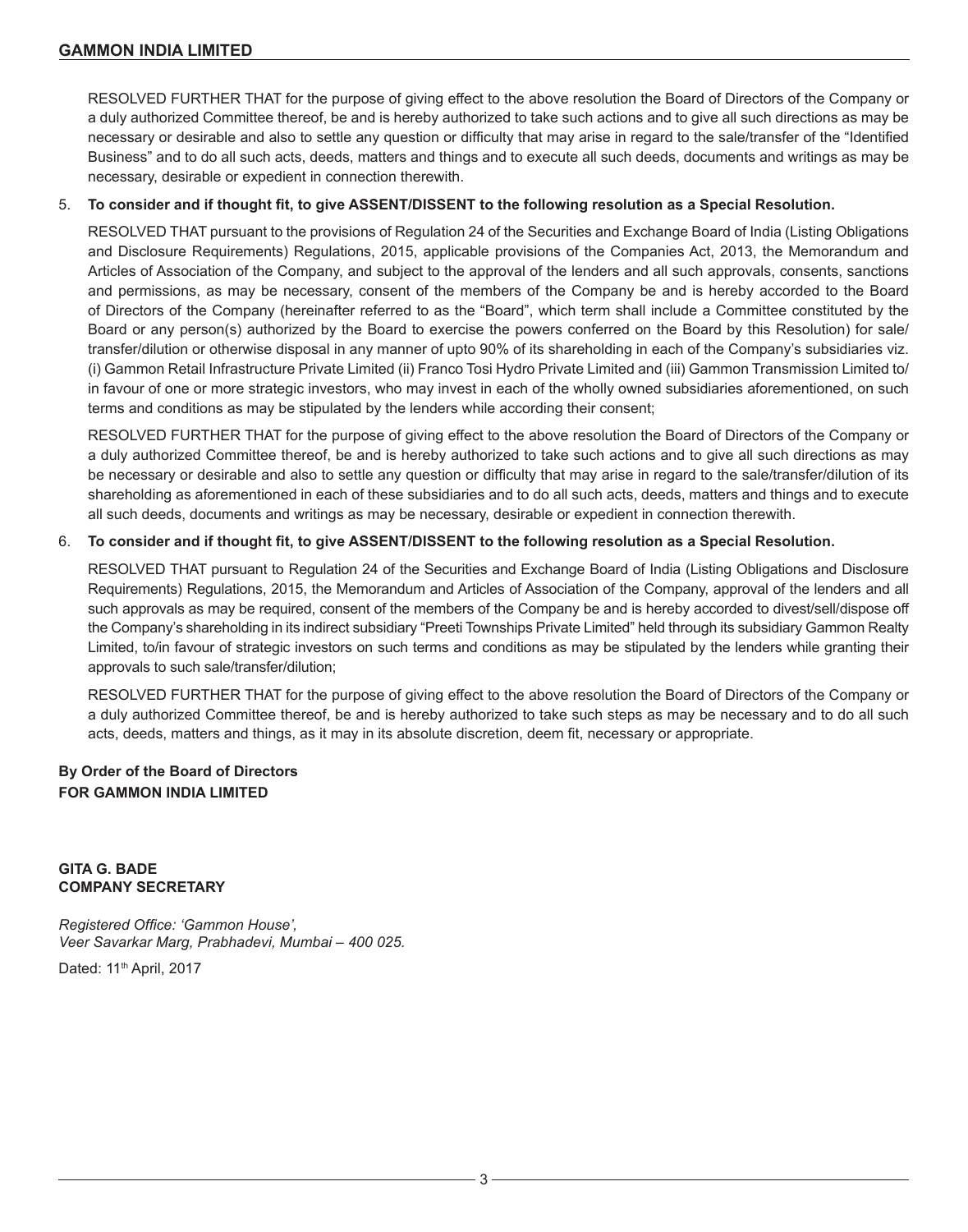#### **Notes:**

- 1. The Statement pursuant to Section 102 of the Companies Act, 2013 setting out all the material facts and the reasons for the proposals is annexed hereto.
- 2. The Postal Ballot Notice is being sent to all the Members, whose names appear in the Register of Members/ list of Beneficial Owners, received from National Securities Depository Limited ("NSDL")/Central Depository Services (India) Limited ("CDSL") as on 7<sup>th</sup> April, 2017. The Postal Ballot Notice is being sent to Members in electronic form to the email addresses registered with their Depository Participants (in case of electronic shareholding)/the Company's Registrar and Share Transfer Agents (in case of physical shareholding). For Members whose email IDs are not registered, physical copies of the Postal Ballot Notice are being sent by permitted mode alongwith a postage pre-paid self-addressed Business Reply envelope.
- 3. The voting shall be reckoned in proportion to a Member's share of voting rights on the paid-up Equity Share Capital of the Company as on the cut-off date, i.e. 7<sup>th</sup> April, 2017.
- 4. As per Companies (Management and Administration) Rules, 2014, Notice of Postal Ballot along with Postal Ballot Form is being sent to all the Members through courier and electronically by email to those shareholders who have registered their email-id with the Company/Depositories along with Postal Ballot Form.
- 5. In compliance with the provisions of Sections 108 and 110 and other applicable provisions of the Act, read with the Companies (Management and Administration) Rules, 2014 and Regulation 44 of the Securities and Exchange Board of India (Listing Obligations and Disclosure Requirements), Regulations, 2015, the Company is pleased to offer e-voting facility as an option to all the Members of the Company. The Company has entered into an agreement with CDSL for facilitating e-voting to enable the Members to cast their votes electronically instead of dispatching Postal Ballot Form. Members may please refer to the instructions below for the purpose of voting through e-voting facility.
- 6. The Postal Ballot Notice is placed in the 'Investors Information' section on the Company's website viz. www.gammonindia.com
- 7. The Board of Directors has appointed Mr. Vidyadhar Chakradeo of M/s. V. V. Chakradeo & Co. Company Secretaries, Mumbai as the Scrutinizer for conducting the Postal Ballot process in accordance with the law and in a fair and transparent manner. The Postal Ballot Form and the self-addressed business reply envelope are enclosed for use of members.
- 8. Members are requested to carefully read the instructions printed on the attached Postal Ballot form. The Postal Ballot form, duly completed and signed, should be returned in the enclosed self-addressed, postage prepaid by 5.00 p.m. IST on 14th May, 2017. Any response received from the shareholders after 5.00 p.m. IST on 14<sup>th</sup> May, 2017 shall be treated as if no response is received in terms of sub-rule 12 of Rule 22 of the Companies (Management and Administration) Rules, 2014.
- 9. The date of declaration of results of the postal ballot i.e Monday, 15<sup>th</sup> May, 2017 shall be date on which the resolutions would be deemed to have been passed, if approved by the requisite majority.
- 10. The Special Resolutions passed by the Members through Postal Ballot are deemed to have been passed as if they had been passed at a General Meeting of the Members.
- 11. Voting period commences from 9.30 a.m. (IST) on Saturday, 15<sup>th</sup> April, 2017 and ends at 5.00 pm (IST) on Sunday, 14<sup>th</sup> May, 2017. E-voting shall not be allowed beyond the said date and time.
- 12. Kindly note that the Members can opt only for one mode of voting, i.e. either by physical ballot or e-voting. If you are opting for e-voting, then do not vote by physical ballot and vice versa. However, in case Members cast their vote by physical ballot as well as by e-voting, then voting done through e-voting shall prevail and voting done by physical ballot shall be treated as invalid.
- 13. Members who have received the Postal Ballot Notice by e-mail and wish to vote through physical Postal Ballot Form can download the Postal Ballot Form from the link or seek a duplicate Postal Ballot Form from the Registrar & Transfer Agent, Link Intime India Private Limited or Company Secretary, Gammon India Limited, 'Gammon House', Veer Savarkar Marg, Prabhadevi, Mumbai 400 025, fill in the details and send the same to the Scrutinizer.
- 14. Members desiring to exercise their vote by physical Postal Ballot are requested to carefully read the instructions printed on the Postal Ballot Form and return the Postal Ballot Form duly completed and signed in the enclosed self-addressed Business Reply Envelope to the Scrutinizer. The postage cost will be borne by the Company. However, envelopes containing Postal Ballot, if sent by courier or registered / speed post at the expense of the Member will also be accepted.
- 15. A person who is not a Member as on the cut-off date i.e  $7<sup>th</sup>$  April, 2017 should treat this Notice for information purpose only.
- 16. Members can contact Ms. Gita G. Bade Company Secretary & Compliance Officer on 022-61114050 or gita.bade@gammonindia. com for any grievances relating to e-voting.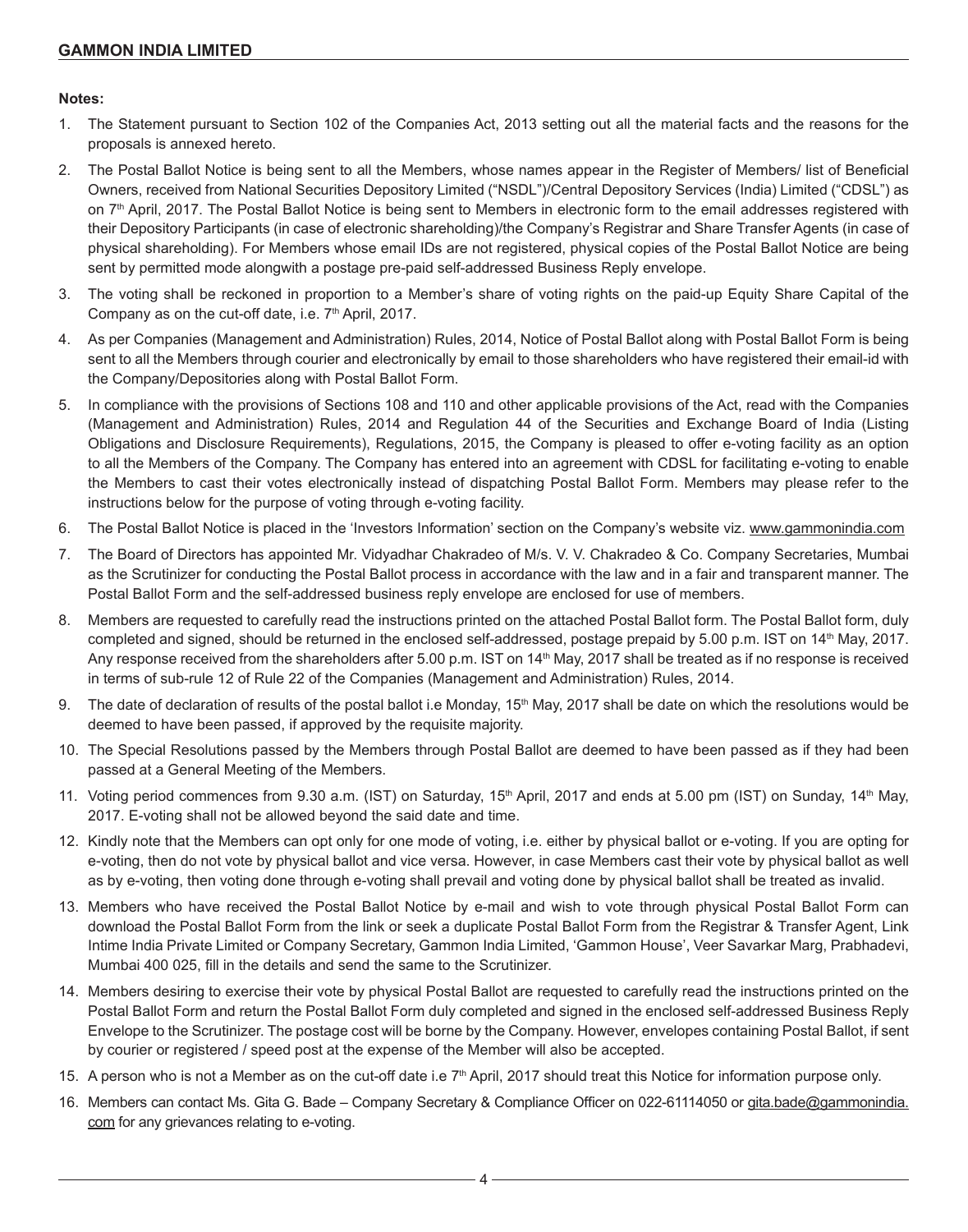- 17. Instructions regarding e.-voting :-
	- (i) The voting period begins at 9.30 a.m., on Saturday,  $15<sup>th</sup>$  April, 2017 and ends at 5.00 p.m., on Sunday,  $14<sup>th</sup>$  May, 2017. During this period, shareholders of the Company, holding shares either in physical form or in dematerialized form, as on the cut-off date i.e. Friday, 7<sup>th</sup> April, 2017, may cast their vote electronically. The e-voting module shall be disabled by CDSL for voting thereafter.
	- (ii) The shareholders should log on to the e-voting website www.evotingindia.com.
	- (iii) Click on Shareholders.
	- (iv) Now Enter your User ID
		- a. For CDSL: 16 digits beneficiary ID.
		- b. For NSDL: 8 Character DP ID followed by 8 Digits Client ID.
		- c. Members holding shares in Physical Form should enter Folio Number registered with the Company.
	- (v) Next enter the Image Verification as displayed and Click on Login.
	- (vi) If you are holding shares in demat form and had logged on to www.evotingindia.com and voted on an earlier voting of any company, then your existing password is to be used.
	- (vii) If you are a first time user follow the steps given below:

| <b>PAN</b> | For Members holding shares in Demat Form and Physical Form                                                        |  |  |
|------------|-------------------------------------------------------------------------------------------------------------------|--|--|
|            | Enter your 10 digit alpha-numeric PAN issued by Income Tax Department (Applicable for both                        |  |  |
|            | demat shareholders as well as physical shareholders)                                                              |  |  |
|            | Members who have not updated their PAN with the Company/Depository Participant are                                |  |  |
|            | requested to use the sequence number which is printed on the Postal Ballot Form.                                  |  |  |
|            | Dividend Bank Details Enter the Dividend Bank Details or Date of Birth (in dd/mm/yyyy format) as recorded in your |  |  |
|            | OR Date of Birth (DOB) demat account or in the company records in order to login.                                 |  |  |
|            | If both the details are not recorded with the depository or company please enter the member                       |  |  |
|            | id / folio number in the Dividend Bank details field as mentioned in instruction (iv).                            |  |  |

- (viii) After entering these details appropriately, click on "SUBMIT" tab.
- (ix) Members holding shares in physical form will then directly reach the Company selection screen. However, members holding shares in demat form will now reach 'Password Creation' menu wherein they are required to mandatorily enter their login password in the new password field. Kindly note that this password is to be also used by the demat holders for voting for resolutions of any other company on which they are eligible to vote, provided that company opts for e-voting through CDSL platform. It is strongly recommended not to share your password with any other person and take utmost care to keep your password confidential.
- (x) For Members holding shares in physical form, the details can be used only for e-voting on the resolutions contained in this Notice.
- (xi) Click on the EVSN **170412001** for GAMMON INDIA LIMITED.
- (xii) On the voting page, you will see "RESOLUTION DESCRIPTION" and against the same the option "YES/ NO" for voting. Select the option YES or NO as desired. The option YES implies that you assent to the Resolution and option NO implies that you dissent to the Resolution.
- (xiii) Click on the "RESOLUTIONS FILE LINK" if you wish to view the entire Resolution details.
- (xiv)After selecting the resolution you have decided to vote on, click on "SUBMIT". A confirmation box will be displayed. If you wish to confirm your vote, click on "OK", else to change your vote, click on "CANCEL" and accordingly modify your vote.
- (xv) Once you "CONFIRM" your vote on the resolution, you will not be allowed to modify your vote.
- (xvi)You can also take a print of the votes cast by clicking on "Click here to print" option on the Voting page.
- (xvii)If a demat account holder has forgotten the changed password then Enter the User ID and the image verification code and click on Forgot Password & enter the details as prompted by the system.
- (xviii)Shareholders can also cast their vote using CDSL's mobile app m-Voting available for android based mobiles. The m-Voting app can be downloaded from Google Play Store. Apple and Windows phone users can download the app from the App Store and the Windows Phone Store respectively. Please follow the instructions as prompted by the mobile app while voting on your mobile.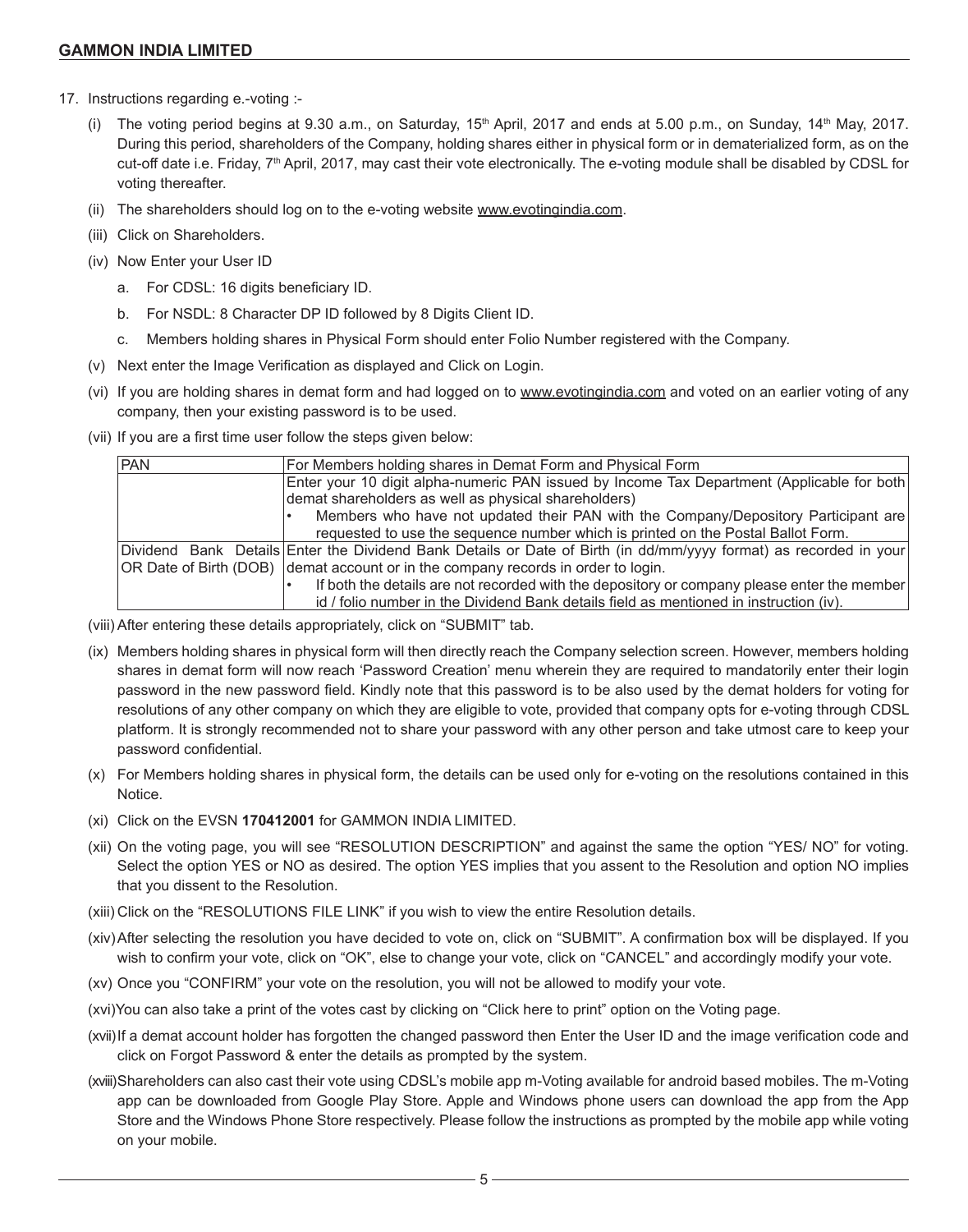(xix) Note for Non – Individual Shareholders and Custodians:-

- **•** Non-Individual shareholders (i.e. other than Individuals, HUF, NRI etc.) and Custodian are required to log on to www.evotingindia.com and register themselves as Corporates.
- **•** A scanned copy of the Registration Form bearing the stamp and sign of the entity should be emailed to helpdesk.evoting@cdslindia.com.
- **•** After receiving the login details a Compliance User should be created using the admin login and password. The Compliance User would be able to link the account(s) for which they wish to vote on.
- **•** The list of accounts linked in the login should be mailed to helpdesk.evoting@cdslindia.com and on approval of the accounts they would be able to cast their vote.
- **•** A scanned copy of the Board Resolution and Power of Attorney (POA) which they have issued in favour of the Custodian, if any, should be uploaded in PDF format in the system for the scrutinizer to verify the same.
- **•** In case you have any queries or issues regarding e-voting, you may refer the Frequently Asked Questions ("FAQs") and e-voting manual available at www.evotingindia.com, under help section or write an email to helpdesk.evoting@cdslindia.com.
- 18. The Scrutinizer will submit his report on postal ballot to the Chairman and Managing Director / Executive Director of the Company after completion of the scrutiny of the Postal Ballot Forms and e-voting. The results of the Postal Ballot will be announced by the Chairman & Managing Director/Executive Director on or before 6.00 p.m. on Monday, 15<sup>th</sup> May, 2017 at the Registered Office of the Company. The said results would be displayed on the notice board at the Registered Office of the Company, intimated to the National Stock Exchange of India Limited and BSE Limited where the Company's shares are listed and displayed along with the Scrutinizer's report on the Company's website viz. www.gammonindia.com.
- 19. All the material documents referred to in the explanatory statement would be available for inspection at the registered office of the Company during business hours from the date of dispatch of Notice upto 14<sup>th</sup> May, 2017.
- 20. The Board of Directors has appointed Ms. Gita G. Bade-Company Secretary as the person responsible for the entire Postal Ballot process.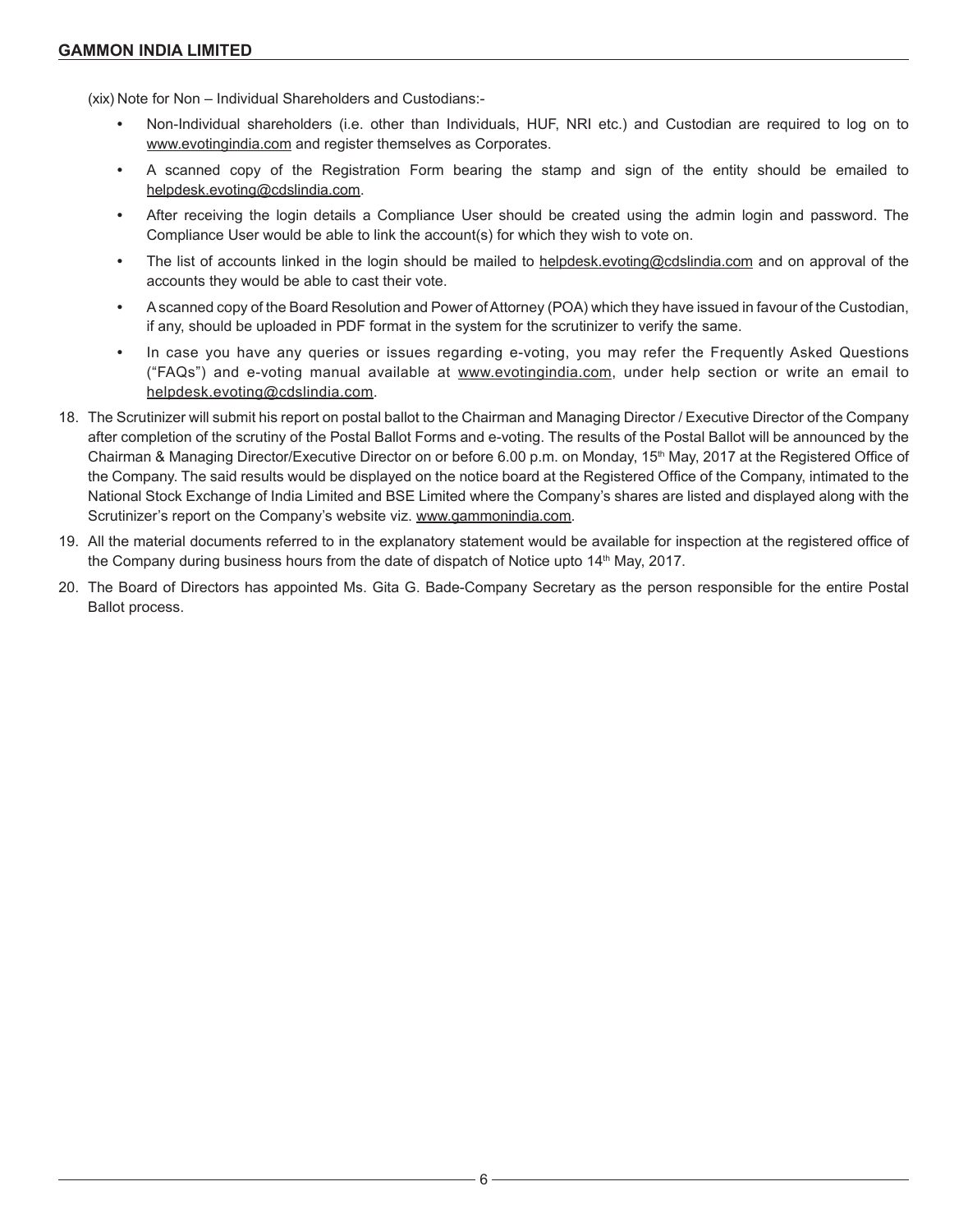### **ANNEXURE TO THE NOTICE**

## **EXPLANATORY STATEMENT PURSUANT TO SECTION 102 OF THE COMPANIES ACT, 2013 IN RESPECT OF SPECIAL BUSINESS SET OUT IN THE NOTICE**

#### **Item Nos. 1, 2, 3, 4 and 5**

Members are aware that a Strategic Debt Restructuring ("SDR") has been invoked by the lenders with reference date as 17<sup>th</sup> November, 2015. Pursuant to the SDR two operational businesses of the Company viz. the Civil EPC undertaking and the Transmission and Distribution Undertaking have been hived off. As a part of further restructuring for reducing debt, the Audit Committee and the Board of Directors of the Company in their respective meetings held on 11<sup>th</sup> April, 2017, has subject to members approval and approval of the lenders, approved the following proposals :

- 1. Sale/transfer/disposal of 'Gammon House' together with building and adjoining land (bearing survey nos. final plot no. 1229 and final plot no.1232 situated at Veer Savarkar Marg previously known as Cadell Road) together with all assets, interest, privileges, titles, resources, debts and all other liabilities, encumbrances/mortgages and obligations of every nature related thereto (hereinafter referred to as "Gammon House Undertaking"), to the Company's wholly owned subsidiary M/s Gammon Retail Infrastructure Private Limited for a consideration of Rs. 10,00,000/- (Rupees Ten lacs only).
- 2. Sale/transfer/disposal of upto 49% of its shareholding in its wholly owned subsidiary Gammon Power Limited (hereinafter referred to as "GPL") to Gammon Retail Infrastructure Private Limited, another wholly owned subsidiary of the Company for a consideration being the fair value or Rs. 5,00,000/- (Rupees Five lacs only) whichever is higher and on such other terms and conditions as may be stipulated by the lenders while granting their consent.
- 3. Sale/transfer/disposal of upto 90% of its shareholding in its material subsidiary Metropolitan Infrahousing Private Limited ("MIPL") together with identified debts to its wholly owned subsidiary M/s Franco Tosi Hydro Private Limited ('FTHPL') (hereinafter referred to as "the Buyer") for a consideration of Rs. 20,00,000/- (Rupees Twenty lacs only) and on such terms and conditions as may be stipulated by the Joint lenders while granting their consent. The Company currently holds 8416 equity shares i.e. (84.16% of the total capital) in MIPL. MIPL owns 178 acres of land situated at Dombivali (hereinafter referred to as "MIPL Land"). As part of the restructuring process and as envisaged in the Corporate Debt Restructuring package, the Company proposes to monetize the MIPL land by inviting strategic partners for a joint development of the MIPL Land. This will help the Company in substantially reducing its debt.
- 4. Sale/disposal/hive-off and/or transfer of the retained Civil EPC Business of the Company viz. all identified contracts essentially comprising of the Civil Engineering, Procurement and Construction ("EPC") business carried on by the Company in buildings,cooling towers, chimneys, roads, etc. including without limitation the execution capabilities in relation to the Civil EPC Business in relation to "Identified Contracts" (including all contracts, agreements, licenses, engagements, financial instruments, performance qualifications, commitments, other contractual arrangements and warranties thereunder including obligations under contracts which are surviving, relating exclusively to or in connection or forming a part of the remaining Civil EPC Business together with (hereinafter referred to as the "Identified Business"), together all the assets and properties, whether tangible or intangible, rights, titles, interests, privileges, claims, licenses and all liabilities, debts, obligations of all nature related to the Identified Business of the Company (hereinafter referred to as the 'Seller'), including employees engaged therein, to the Company's wholly owned subsidiary "Gammon Transmission Limited (hereinafter referred to as the 'Buyer'), on a going concern basis by way of slump sale (as defined in Section 2(42C) of the Income Tax Act,1961) for a consideration of Rs. 10,00,000 (Rupees Ten Lacs only) being the fair value of the business.
- 5. Sale/transfer/dilution or otherwise disposal of upto 90% of its equity shareholding in its wholly owned subsidiaries viz. (i) Gammon Retail Infrastructure Private Limited (ii) Franco Tosi Hydro Private Limited and (iii) Gammon Transmission Limited to/in favour of one or more strategic investors in each of these subsidiaries, not being a promoter or promoter group or any party related to the promoter/promoter group such sale/transfer/disposal to be made at a fair value. The Company is looking out for strategic partners for investment in each of the aforementioned subsidiaries to help the business being transferred to survive and grow while securing the debts due to lenders.

#### **Purpose of Restructuring proposals as set out in item nos 1 to 5:**

The rationale and objective of the above restructuring proposals as set out in items nos 1 to 5 and as approved by the Board *inter-alia* includes:

- **i.** To create sector focused companies;
- **ii.** To enable investments by strategic investor;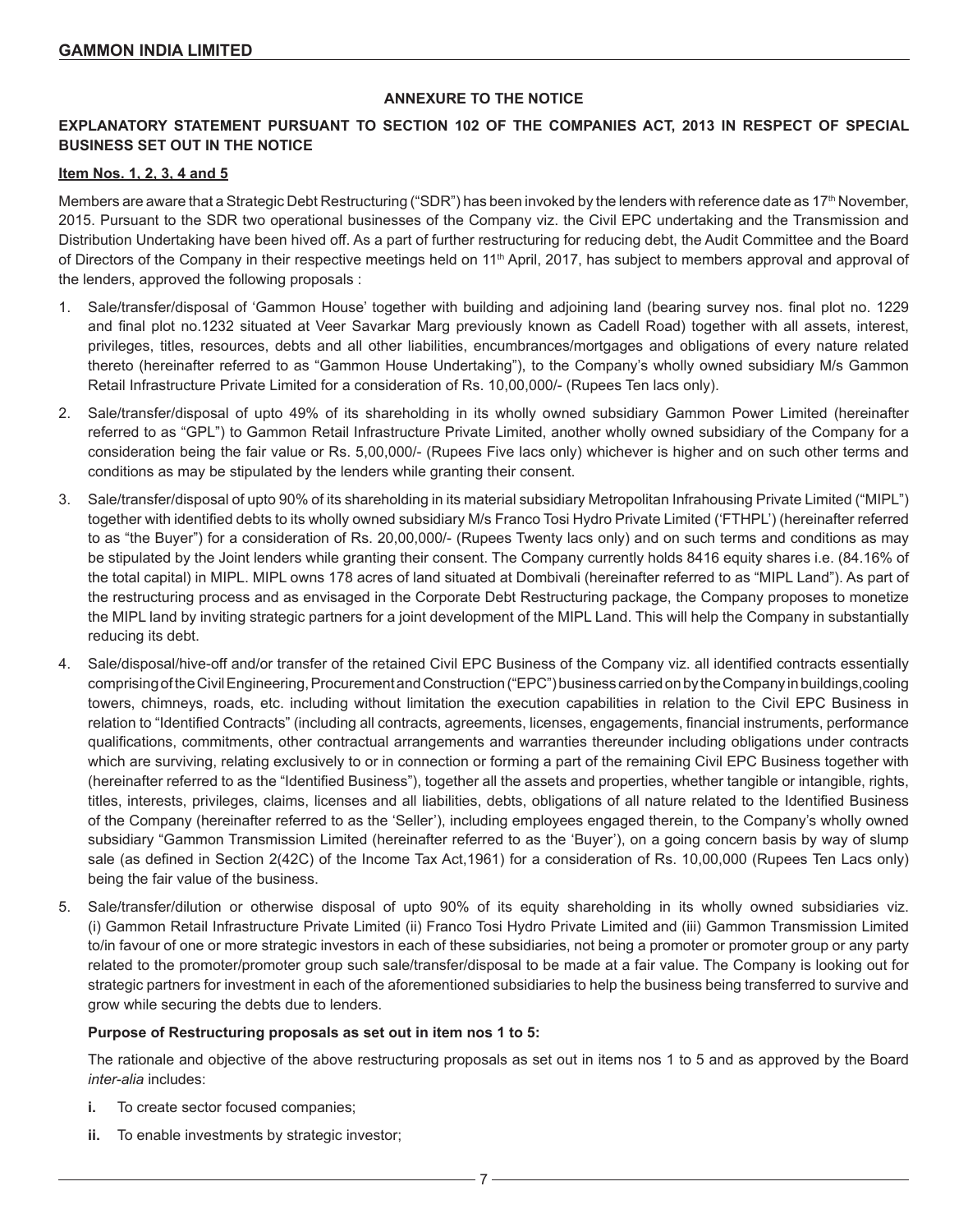- **iii.** De-risk businesses from each other;
- **iv.** Deleverage balance sheet of the company and
- **v.** Monetisation of the assets to reduce debts.

#### **Reasons for which the proposed transactions at items nos 1 to 5 requires the approval of the Company's shareholders:**

Pursuant to the Securities and Exchange Board of India (Listing Obligations and Disclosures Requirements) Regulations, 2015 the disposal by a listed company of more than 51% of its shareholding in its "material subsidiary" requires the prior approval of the shareholders by way of a special resolution. In the proposals set out in item nos. 2, 3 and 5, the Company proposes to dispose off more than 51% of its shareholding in each of the material subsidiaries specified in the special resolutions thereat.

Further pursuant to Section 180(1)(a) of the Companies Act, 2013 shareholders' approval is required by a Company to sell or otherwise dispose off the whole or substantially the whole of the undertaking of the Company. An undertaking is defined to mean an undertaking in which the investment of a Company exceeds 20% of its net worth as per the audited balance sheet of the preceding financial year or an undertaking which generates 20% of the total income of a Company during the previous financial year. As a matter of abundant caution the Company proposes the special resolutions set out under items nos 1 and 4 pursuant to Section 180(1)(a) of the Companies Act, 2013.

None of the Directors or Key Managerial Personnel of the Company or their respective relatives, is in any way concerned or interested in the aforementioned special resolutions set out at item nos.1 to 5 above.

Accordingly the Directors recommend passing of all the Special Resolutions at Item Nos. 1 to 5 above for approval of the members through Postal Ballot.

#### **ITEM NO. 6:**

The Board of Directors in its meeting held on 11<sup>th</sup> April, 2017 has subject to the approval of the members and the Lenders and as part of the restructuring proposal approved the transfer of sale/transfer/dilution or otherwise disposal of the Company's shareholding of 6000 equity shares of Rs. 10/- each in its indirect subsidiary "Preeti Townships Private Limited" held through its subsidiary Gammon Realty Limited. Both the subsidiaries of the Company are unlisted entities. Preeti Townships currently owns 14 acres of land situated at Dombivali. Monetisation of the said land either through sale of land/ through joint development is envisaged as one of the proposals in the Company's Strategic Debt Restructuring ("SDR") which was invoked by the lenders with reference date of 17<sup>th</sup> November, 2015. The Company is proposing to invite strategic investors for joint development of the aforementioned land. Investment by strategic investors in Preeti Townships may require the Company to either divest its stake or may lead to dilution of its existing stake. Any proposal of divestment / dilution of stake will be subject the approval of the Lenders. Disposal of the Company's shareholding in its material indirect subsidiary will be made at a fair value. Further no such sale/transfer/dilution of equity stake will be made to any promoter or member of any promoter group or to any party related to the promoter group.

Pursuant to Regulation 24 of the Securities and Exchange Board of India (Listing obligations and Disclosure Requirements) Regulations 2015, approval of the members is being sought for sale/transfer or otherwise disposal of the Company's shareholding in its indirect material subsidiary Preeti townships Private Limited.

None of the Directors or Key Managerial Personnel of the Company or their respective relatives, is in any way concerned or interested in the aforementioned special resolution set out at Item No.6 above.

Accordingly the Directors recommend passing of the Special Resolution at Item No.6 for approval of the members through Postal Ballot.

**By Order of the Board of Directors FOR GAMMON INDIA LIMITED**

**GITA G. BADE COMPANY SECRETARY**

*Registered Office: 'Gammon House', Veer Savarkar Marg, Prabhadevi, Mumbai – 400 025.* Dated: 11<sup>th</sup> April, 2017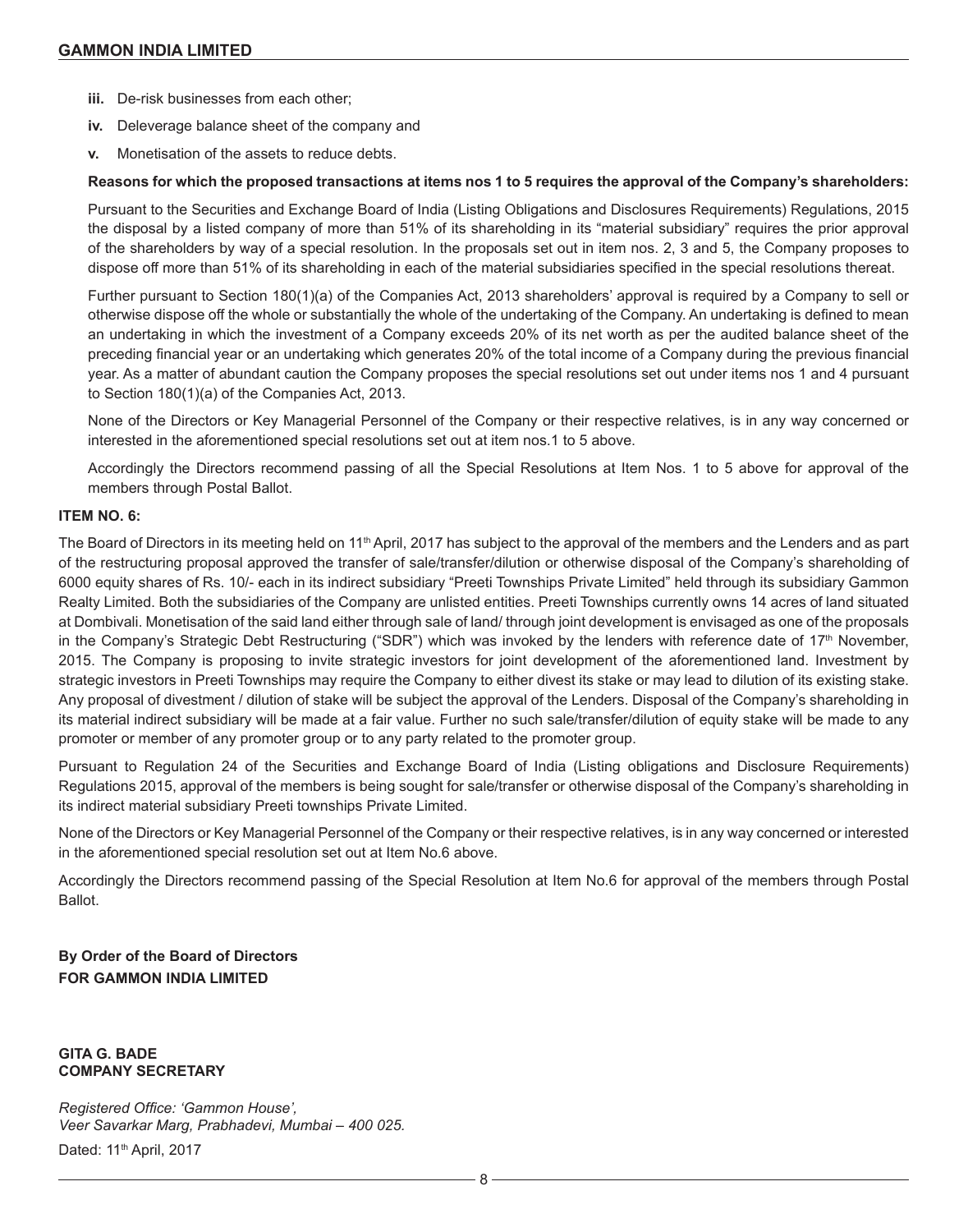

# **GAMMON INDIA LIMITED**

**CIN: L74999MH1922PLC000997**

**Registered Office: 'Gammon House', Veer Savarkar Marg, Prabhadevi, Mumbai - 400 025.**

Tel No: 91-22-6115 3000, Fax No: 91-22-2430 0221

Email: investors@gammonindia.com, Website: www.gammonindia.com

# **POSTAL BALLOT FORM**

:

:

**Sr. No.:**

1. Name (s) and Registered Address of the sole/first- named Shareholders 2. Name(s) of Joint–Holder(s), If any 3. Registered Folio No./DP ID No./ Client ID No.\* (\*Applicable to Investors holding shares in dematerialized form)

4. Number of shares held :

I/We hereby exercise my/our vote in respect of the Special Resolutions to be passed through postal ballot for the businesses stated in the notice by sending my/our assent or dissent to the said resolutions by placing the tick  $(\sqrt{})$  mark in the appropriate box below:

| Sr. No         | <b>Description of Resolution</b>                                                                                                                                                                                                                                                                                                                                                                                                                                                                                                    | No. of shares<br>for which votes<br>cast | I/We assent to<br>the resolution<br>(FOR) | I/We dissent to<br>the resolution<br>(AGAINST) |
|----------------|-------------------------------------------------------------------------------------------------------------------------------------------------------------------------------------------------------------------------------------------------------------------------------------------------------------------------------------------------------------------------------------------------------------------------------------------------------------------------------------------------------------------------------------|------------------------------------------|-------------------------------------------|------------------------------------------------|
| $\mathbf{1}$ . | Special Resolution pursuant to Section 180(1)(a) of the Companies Act, 2013 to sell, dispose,<br>hive-off and/or transfer "Gammon House", undertaking including the building, adjoining land and all<br>appurtenances thereto together with all debts, liabilities and obligations related thereto, on a going<br>concern basis, by way of a slump sale for a consideration of Rs. 10,00,000 (Rupees Ten Lacs only)<br>to M/s Gammon Retail Infrastructure Private Limited, a wholly owned subsidiary of the Company.               |                                          |                                           |                                                |
| 2.             | Special Resolution pursuant to Regulation 24 of the SEBI (Listing Obligations and Disclosure<br>Requirements) Requlations, 2015 to sell/transfer/dispose off upto 49% of its shareholding in its<br>wholly owned subsidiary Gammon Power Limited to Gammon Retail Infrastructure Private Limited,<br>a wholly owned subsidiary of the Company for a consideration which would be the fair value or<br>Rs. 5,00,000 (Rupees Five Lacs only) whichever is higher.                                                                     |                                          |                                           |                                                |
| 3.             | Special Resolution pursuant to Regulation 24 of the SEBI (Listing Obligations and Disclosure<br>Requirements) Regulations, 2015 to sell/transfer/dispose off upto 90% of its shareholding in its<br>material subsidiary Metropolitan Infrahousing Private Limited together with identified debt to its<br>wholly owned subsidiary M/s Franco Tosi Hydro Private Limited for a consideration of Rs. 20,00,000<br>(Rupees Twenty Lacs only).                                                                                          |                                          |                                           |                                                |
| 4.             | Special Resolution pursuant to Section 180(1)(a) of the Companies Act, 2013 to sell, dispose, hive-<br>off and/or transfer Civil EPC Business of the Company viz. identified contracts essentially comprising<br>of the Civil Engineering, Procurement and Construction ("EPC") business to the Company's wholly<br>owned subsidiary "Gammon Transmission Limited", on a going concern basis by way of a slump<br>sale for a consideration of Rs. 10,00,000 (Rupees Ten Lacs only).                                                 |                                          |                                           |                                                |
| 5.             | Special Resolution pursuant to Regulation 24 of the SEBI (Listing Obligations and Disclosure<br>Requirements) Regulations, 2015 to sell/transfer/or otherwise dispose off in any manner upto 90%<br>of its shareholding in each of the Company's subsidiaries viz. (i) Gammon Retail Infrastructure<br>Private Limited (ii) Franco Tossi Hydro Private Limited and (iii) Gammon Transmission Limited to/in<br>favour of one or more strategic investors, who may invest in each of the wholly owned subsidiaries<br>aforementioned. |                                          |                                           |                                                |
| 6.             | Special Resolution pursuant to Regulation 24 of the SEBI (Listing Obligations and Disclosure<br>Requirements) Regulations, 2015 to divest/sell/dispose off the Company's shareholding in its indirect<br>subsidiary "Preeti Townships Private Limited" to/in favour of strategic investors.                                                                                                                                                                                                                                         |                                          |                                           |                                                |

Signature of the Member

Place: Date:

Notes:

i) If you opt to cast your vote by e-voting, there is no need to fill up and sign this form.

ii) Last date for receipt of Postal Ballot Form is  $14<sup>th</sup>$  May, 2017.

iii) Please read the instructions printed overleaf carefully before casting your vote.

**ELECTRONIC VOTING PARTICULARS**

| <b>EVSN (Electronic Voting Sequence Number)</b> | <b>USER ID</b> | <b>PASSWORD / PIN</b> |
|-------------------------------------------------|----------------|-----------------------|
| 170412001                                       |                |                       |

\*Only Members who have not updated their PAN with the Company / Depository Participant shall use default PAN in the Pan field.